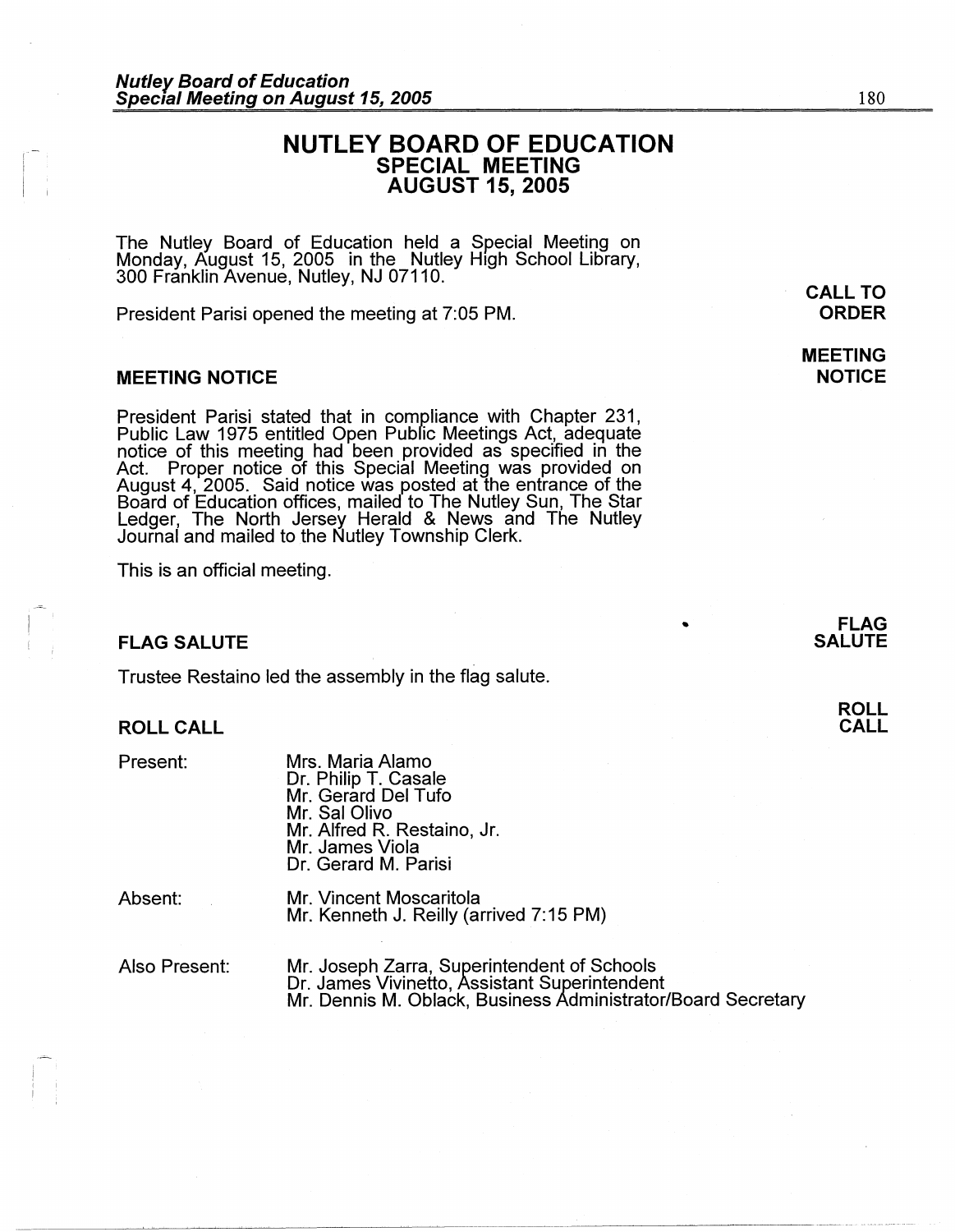# **MOTION TO ADJOURN TO EXECUTIVE SESSION**

At 7:08 PM Trustee Restaino moved and Trustee Casale seconded the following resolution:

WHEREAS, the Board of Education will be discussing matters exempt from public discussion pursuant to N.J.S.A. 10:4-12,

NOW, THEREFORE, BE IT RESOLVED that the Board of Education recess to closed executive session at this time in the conference room to discuss personnel matters, and

BE IT FURTHER RESOLVED that the results of the discussions will be made public by inclusion on the agenda of a subsequent meeting of the Board of Education or when the reasons for discussing such matters in closed session no longer exist.

The motion was unanimously approved by voice vote.

# **RECONVENE**

At 7:15 PM the Board reconvened in open public session on a motion by Trustee Viola seconded by Trustee Del Tufo, and unanimously approved by voice vote.

Trustee Reilly arrived at 7:15 PM.

# **HEARING OF CITIZENS (Agenda Items Only)**

Resident Terry Quirk questioned two resolutions under the Business Administrator/Board Secretary's Resolutions titled Award of Proprietary for Computers.

Board Secretary Oblack responded to her question.

Hearing no further comments, President Parisi closed this portion of the meeting.

# **BOARD DISCUSSION**

Trustee Restaino questioned the reason for one less soccer coach for the girls' soccer team.

Superintendent Zarra responded that there is one less team, the Freshman.

A discussion ensued by the Board regarding the Food Service Management Agreement and each expressed their reasons for their vote.

Superintendent Zarra introduced Board Architect Lee Heckendorn who discussed the recently received bids for the Franklin Middle School construction. Mr. Heckendorn informed the Board that he is meeting with the low bidder to get feedback on ways to reduce costs. He also developed a list of items that

# **HEARING OF CITIZENS**

**OPEN MEETING** 

# **EXECUTIVE SESSION**

181

 $\mathbf{I}$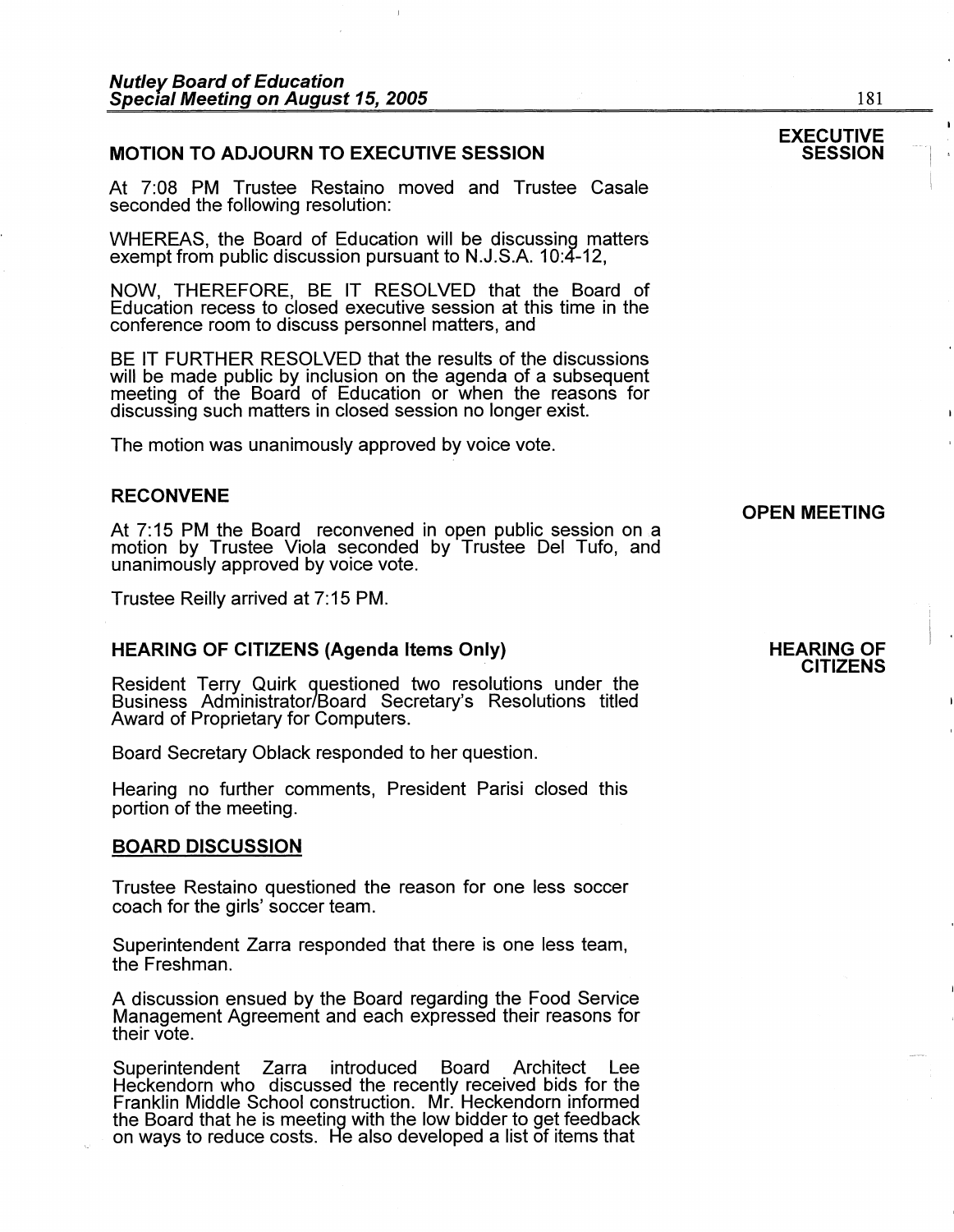can be deleted without major impact to the project. He suggested re-bidding to obtain an acceptable bid.

Mr. Heckendorn and Mr. Ianuzzi from Tri Tech Engineering answered several questions from the Trustees.

President Parisi asked Board Secretary Oblack to explain the two options available for receipt of state funding for the September Referendum.

After Board Secretary Oblack explained the options available for state funding an extensive discussion ensued by the Board with regard to how to arrange the questions for the September 27, 2005 ballot.

# **SUPERINTENDENT'S RESOLUTIONS**

Trustee Casale moved, Trustee Olivo seconded, a motion that the Board approves the Superintendent's Resolutions numbers 1 through 3 as listed below.

The Superintendent's Resolutions 1 through 3 were unanimously approved by roll call vote.

## 1. **APPOINTMENTS - Professional Staff**

BE IT RESOLVED that the Board of Education approves the appointment of the personnel listed below for the 2005/2006 school year, effective September 1, 2005 in accordance with the 2005/2006 Teachers' Salary Guide:

| Name                    | Degree      | Step | Salary   |
|-------------------------|-------------|------|----------|
| Dara Bocchino           | B.A.        | 6    | \$40,500 |
| Susan Bresnan           | $M.A. + 30$ | 12   | 57,046   |
| <b>Karen Klecak</b>     | M.A.        | 8    | 46,300   |
| <b>Anthony Surmatis</b> | DR          | 10   | 55,213   |

# 2. **APPOINTMENTS - Permanent Unassigned Substitutes**

BE IT RESOLVED that the Board of Education approves the appointments of the following permanent unassigned substitutes for the 2005/2006 school year at the rate of \$78 per day and fringe benefits which include State Health Benefits and dental plans:

Irene Amanezis Tarik Huggins Lesley Sciarrillo Jennifer VonAchen

**APPOINT PERM. UNASSIGNED SUBS** 

#### **APPOINT PROF. STAFF**

**SUPT'S RESOLUTIONS**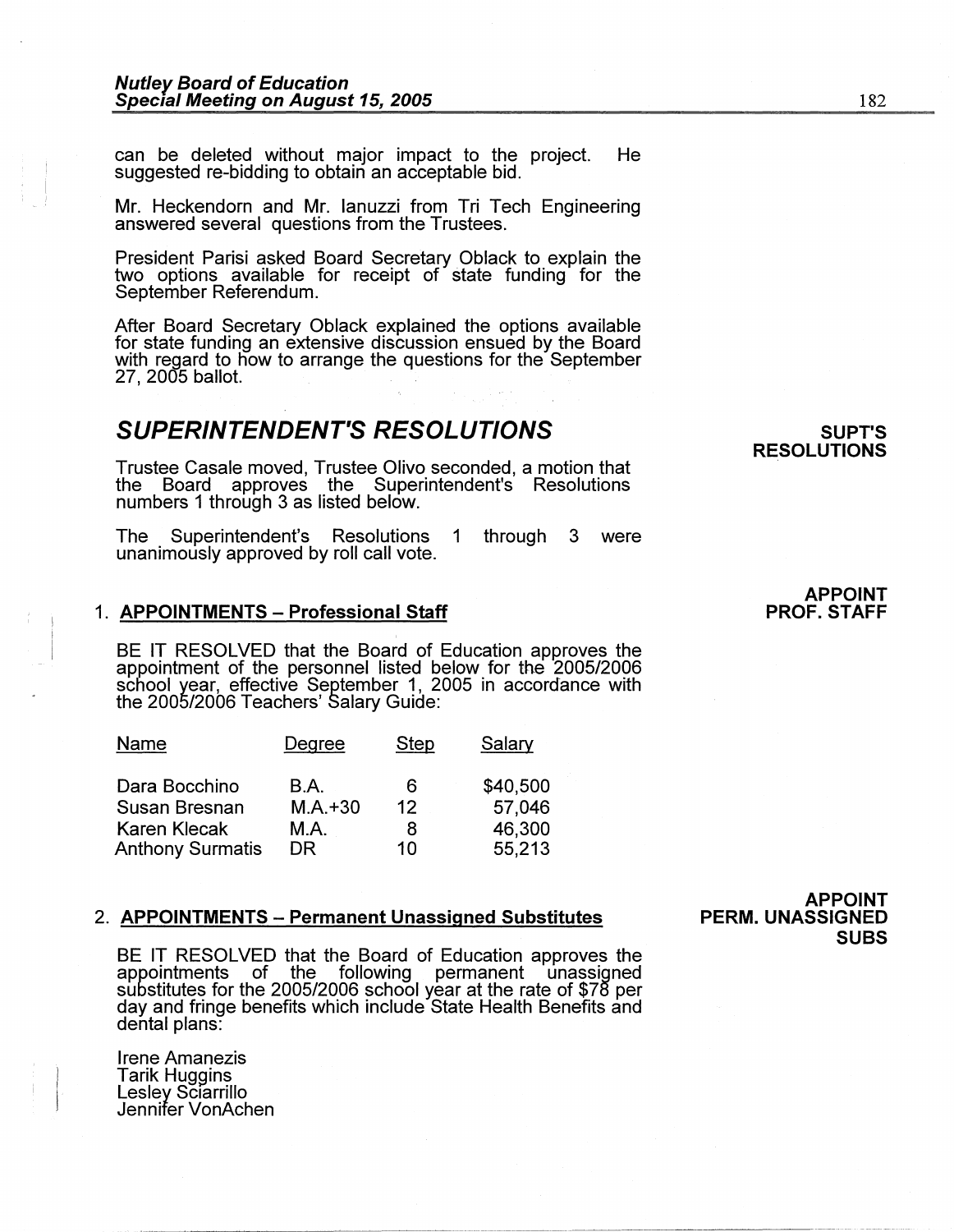# 3. **TRANSFER OF PERSONNEL**

BE IT RESOLVED that the Board of Education approves, upon the recommendation of the Superintendent of Schools, the following transfers:

| Name | From<br>_____ | . .<br>---- |
|------|---------------|-------------|
|      |               |             |

Donna Cocco Lincoln Lorraine Rubinstein Radcliffe High School Guidance Lincoln

# **4. RESIGNATION -Teacher**

Trustee Restaino moved, and Trustee Casale seconded, the following resolution. Upon being put to a roll call vote the resolution was approved.

BE IT RESOLVED that the Nutley Board of Education approves the acceptance of the resignation of Miss Nicole Diamond, Basic Skills teacher, effective August 10, 2005.

# 5. **APPOINTMENT - Professional Staff**

Trustee Viola moved, and Trustee Alamo seconded, the following resolution. Upon being put to a roll call vote the resolution was approved.

BE IT RESOLVED that the Nutley Board of Education approves the appointment of Miss Kelly Hollywood as a Basic Skills teacher for the 2005/2006 school year, effective September 1, 2005 at the annual salary of \$20,250, B.A. Step 6 (p/t  $.5$ ) in accordance with the 2005/2006 Teachers' Salary Guide.

# 6. **ATHLETICS - 2005/2006 SCHOOL YEAR**

Trustee Del Tufo moved, and Trustee Viola seconded, the following resolution. Upon being put to a roll call vote the resolution was approved with the following exception:

1. Trustee Olivo voted "No".

BE IT RESOLVED that the Board of Education approves the athletic appointments listed below for the 2005/2006 school year on the salary guide at the classification and step as I

# **ATHLETICS**

# **2005-06 SCHOOL YEAR**

# **OF PERSONNEL**

**TRANSFER** 

# **APPOINT PROF. STAFF**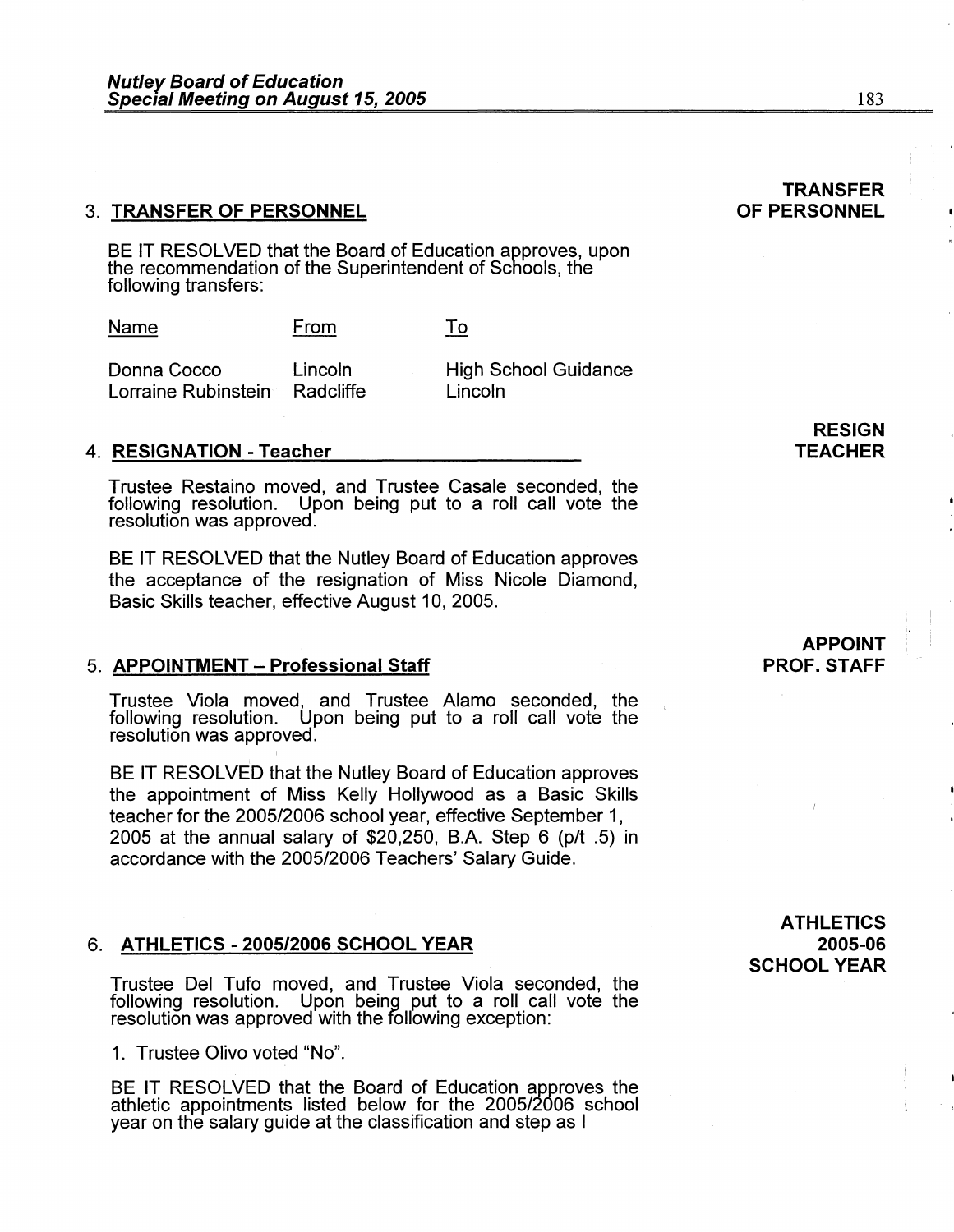# **Nutley Board of Education Special Meeting on August 15, 2005** 184

indicated in accordance with the 2005/2006 Coaches Salary Guide.

| Sport                                                                                                                                                                                                   | <b>Name</b>                                                                                                                                                                     | <b>Step</b>                                 | <b>Salary</b>                                                        |
|---------------------------------------------------------------------------------------------------------------------------------------------------------------------------------------------------------|---------------------------------------------------------------------------------------------------------------------------------------------------------------------------------|---------------------------------------------|----------------------------------------------------------------------|
| <b>FALL</b>                                                                                                                                                                                             |                                                                                                                                                                                 |                                             |                                                                      |
| <b>FOOTBALL</b>                                                                                                                                                                                         |                                                                                                                                                                                 |                                             |                                                                      |
| <b>Head Coach</b><br><b>Assistant Coach</b><br><b>Assistant Coach</b><br><b>Assistant Coach</b><br><b>Assistant Coach</b><br><b>Assistant Coach</b><br><b>Assistant Coach</b><br><b>Assistant Coach</b> | Steven DiGregorio<br><b>Thomas Basile</b><br><b>Gregory Butler</b><br><b>Christian Helm</b><br><b>Mario Peluso</b><br>Joseph Piro<br><b>Peter Smith</b><br><b>Michael Tesei</b> | 4<br>4<br>4<br>1<br>4<br>4<br>$\frac{2}{2}$ | 8,027<br>5,484<br>5,484<br>4,816<br>5,484<br>5,484<br>5,038<br>5,038 |
| <b>BOYS SOCCER</b>                                                                                                                                                                                      |                                                                                                                                                                                 |                                             |                                                                      |
| <b>Head Coach</b><br><b>Assistant Coach</b><br><b>Assistant Coach</b><br><b>Assistant Coach</b>                                                                                                         | Donald Manfria<br><b>Thomas Clarke</b><br>Marcellino Marra<br>Pasquale Pontoriero                                                                                               | 4<br>$\overline{2}$<br>4<br>4               | 6,592<br>4,283<br>4,730<br>4,730                                     |
| <b>GIRLS SOCCER</b>                                                                                                                                                                                     |                                                                                                                                                                                 |                                             |                                                                      |
| <b>Head Coach</b><br><b>Assistant Coach</b><br><b>Assistant Coach</b>                                                                                                                                   | Nikola Markovic<br><b>David Caithness</b><br><b>Heather Syme</b>                                                                                                                | 4<br>4<br>1                                 | 6,592<br>4,730<br>4,062                                              |
| <b>CROSS COUNTRY</b>                                                                                                                                                                                    |                                                                                                                                                                                 |                                             |                                                                      |
| <b>Head Coach</b><br><b>Assistant Coach</b>                                                                                                                                                             | <b>Edward Annett</b><br><b>John Schwarz</b>                                                                                                                                     | 4<br>4                                      | 4,467<br>3,334                                                       |
| <b>TENNIS - GIRLS</b>                                                                                                                                                                                   |                                                                                                                                                                                 |                                             |                                                                      |
| <b>Head Coach</b>                                                                                                                                                                                       | <b>Noelle Orsini</b>                                                                                                                                                            | 1                                           | 3,796                                                                |
| <b>VOLLEYBALL</b>                                                                                                                                                                                       |                                                                                                                                                                                 |                                             |                                                                      |
| <b>Head Coach</b><br><b>Assistant Coach</b>                                                                                                                                                             | Michael Fetherman<br>Angela Bania                                                                                                                                               | 3<br>$\overline{2}$                         | 4,245<br>2,890                                                       |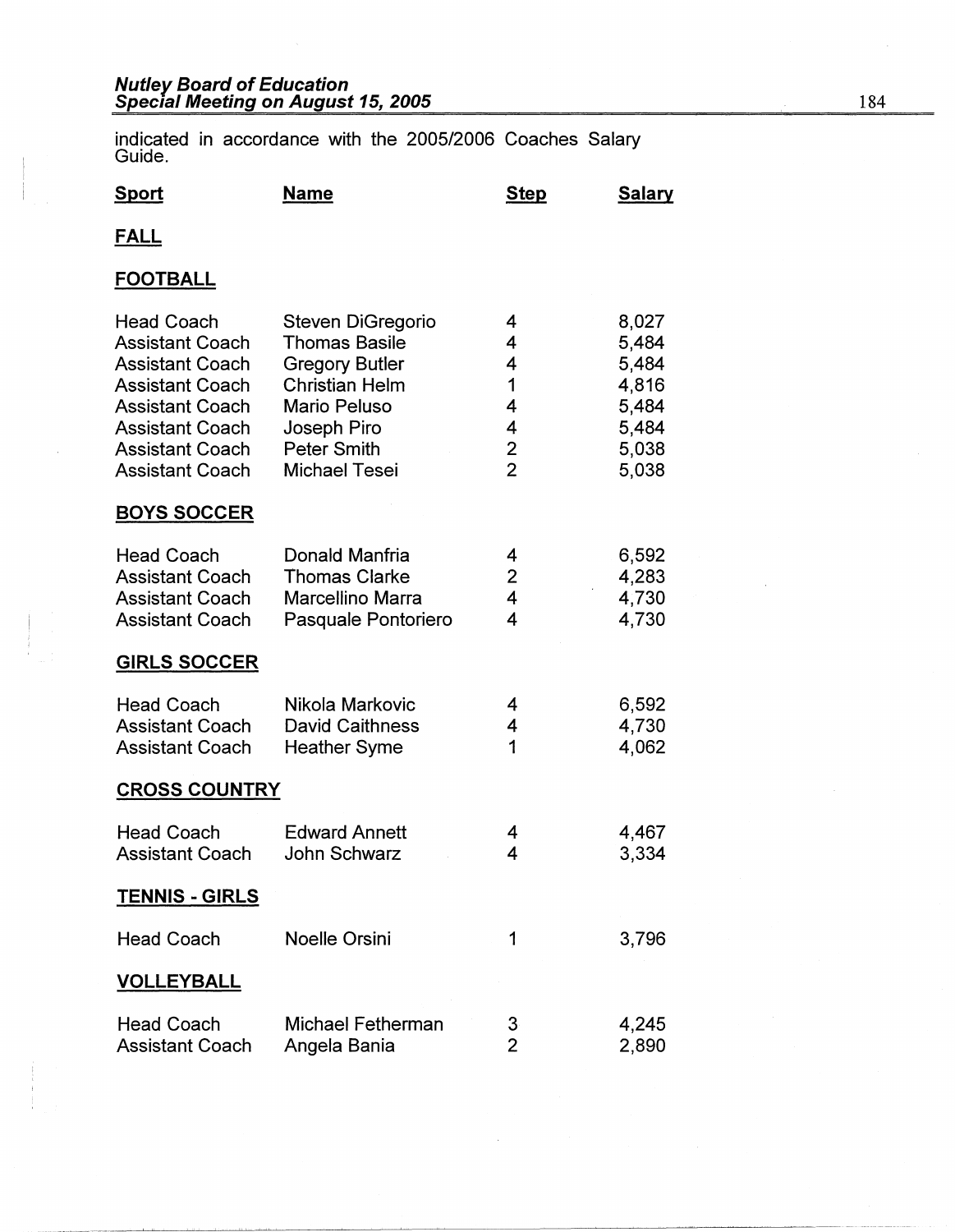# **CHEERLEADING**

| Head Coach<br><b>Assistant Coach</b>         | Alicia Coppola<br><b>Valerie Piacenza</b> |                 | 1                   |       | 5,260<br>3,520 |
|----------------------------------------------|-------------------------------------------|-----------------|---------------------|-------|----------------|
| <b>VOCAL MUSIC</b>                           |                                           |                 |                     |       |                |
| <b>Director</b><br><b>Assistant Director</b> | Michael Cundari<br>Nicole San Giovanni    |                 | 4<br>$\overline{2}$ |       | 6,592<br>4,283 |
| <u>BAND</u>                                  |                                           |                 |                     |       |                |
| <b>Director</b><br><b>Assistant Director</b> | John Maiello<br>Stephanie Tirri (Binaghi) |                 | 4<br>2              |       | 6,592<br>4,283 |
| <b>TWIRLER/COLOR GUARD</b>                   |                                           |                 |                     |       |                |
| <b>Head Coach</b>                            | <b>Aurilla Card</b>                       |                 | 4                   |       | 3,399          |
| <b>BAND PROGRAM - 2005/2006</b>              |                                           |                 |                     |       |                |
| <b>Drill Writer</b>                          |                                           | Michael Coppola |                     | 1,175 |                |
| <b>Percussion Instructor</b>                 |                                           | Rui Arrojado    |                     | 2,500 |                |

# 7. **APPROVAL** - **PHYSICAL THERAPIST**

Winter Guard Instructor

Trustee Alamo moved, and Trustee Casale seconded, the following resolution. Upon being put to a roll call vote the resolution was approved.

Aurilla Card 800

BE IT RESOLVED that the Board of Education approves the appointment of Karen Chasmar as physical therapist for the 2005/2006 school year at an annual salary of \$66,000, and

BE IT FURTHER RESOLVED, That the Board approves the employment agreement for the 2005/2006 school year.

**APPROVE PHYSICAL THERAPIST**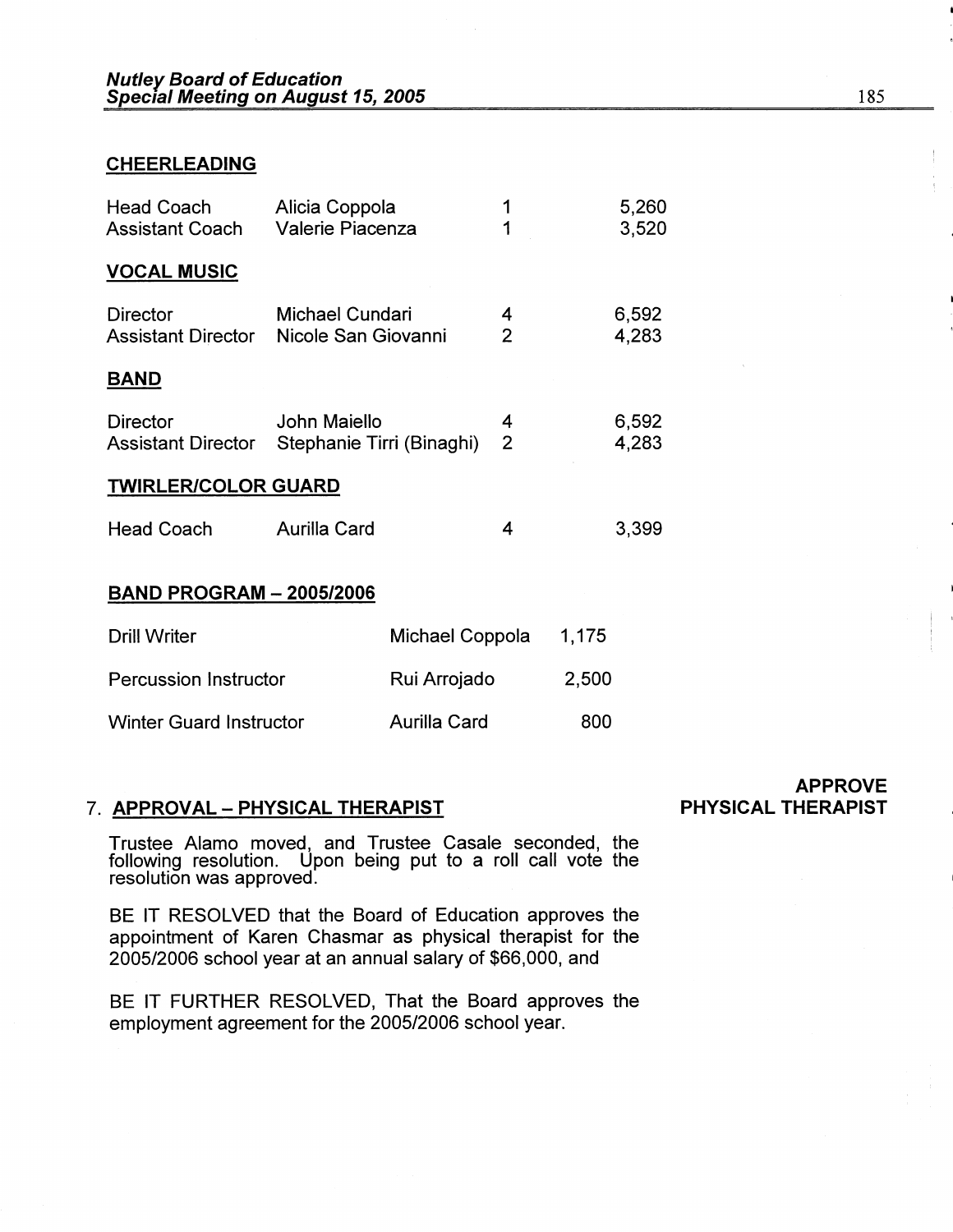# **BUSINESS ADMINISTRATOR/ BOARD SECRETARY'S RESOLUTIONS**

Trustee Casale moved, Trustee Restaino seconded, a motion that the Board approves the Business Administrator/Board Secretary's Resolutions numbers 1 through 2 as listed below.

The Business Administrator/Board Secretary's Resolutions 1 through 2 were unanimously approved by roll call vote.

# 1. **AWARD OF PROPRIETARY COMPUTER HARDWARE AND SOFTWARE MAINTENANCE CONTRACTS WITHOUT BID**

**AWARD CONTRACT WITHOUT BID** 

WHEREAS the Nutley Public School District has a need to maintain its computer hardware and software systems in good operating order, and

WHEREAS funds have been provided in the 2005-06 Budget for this purpose, and

WHEREAS purchases of goods or services for the support or maintenance of proprietary computer hardware and software that exceed the bid threshold are exempt from bidding pursuant to NJSA 18A: 18A-5a (10),

NOW THEREFORE BE IT RESOLVED that the Nutley Board of Education approves the award of the following two contracts without bid:

| <b>Sphere Communications</b> | Telephone Equipment &<br>Software Maintenance    | \$22,722.12 |
|------------------------------|--------------------------------------------------|-------------|
| CISCO Systems, Inc.          | <b>Computer Hardware</b><br>Software Maintenance | \$3,925.13  |

# 2. **AWARD OF PROPRIETARY COMPUTER SOFTWARE CONTRACTS WITHOUT BID**

WHEREAS the Nutley Public School District has received voter approval to upgrade technology resources throughout the district, and to that end has a need to obtain proprietary software for use in the Library, Medial Centers, and

WHEREAS funds have been provided in the 2005-06 Budget for this purpose, and

WHEREAS purchases of library and educational goods or services that exceed the bid threshold are exempt from bidding pursuant to NJSA 18A:18A-5a (5),

NOW THEREFORE BE IT RESOLVED that the Nutley Board of Education approves the award of the following contract without bid:

Discovery Education Computer Software \$10,965.00

**AWARD CONTRACT WITHOUT BID**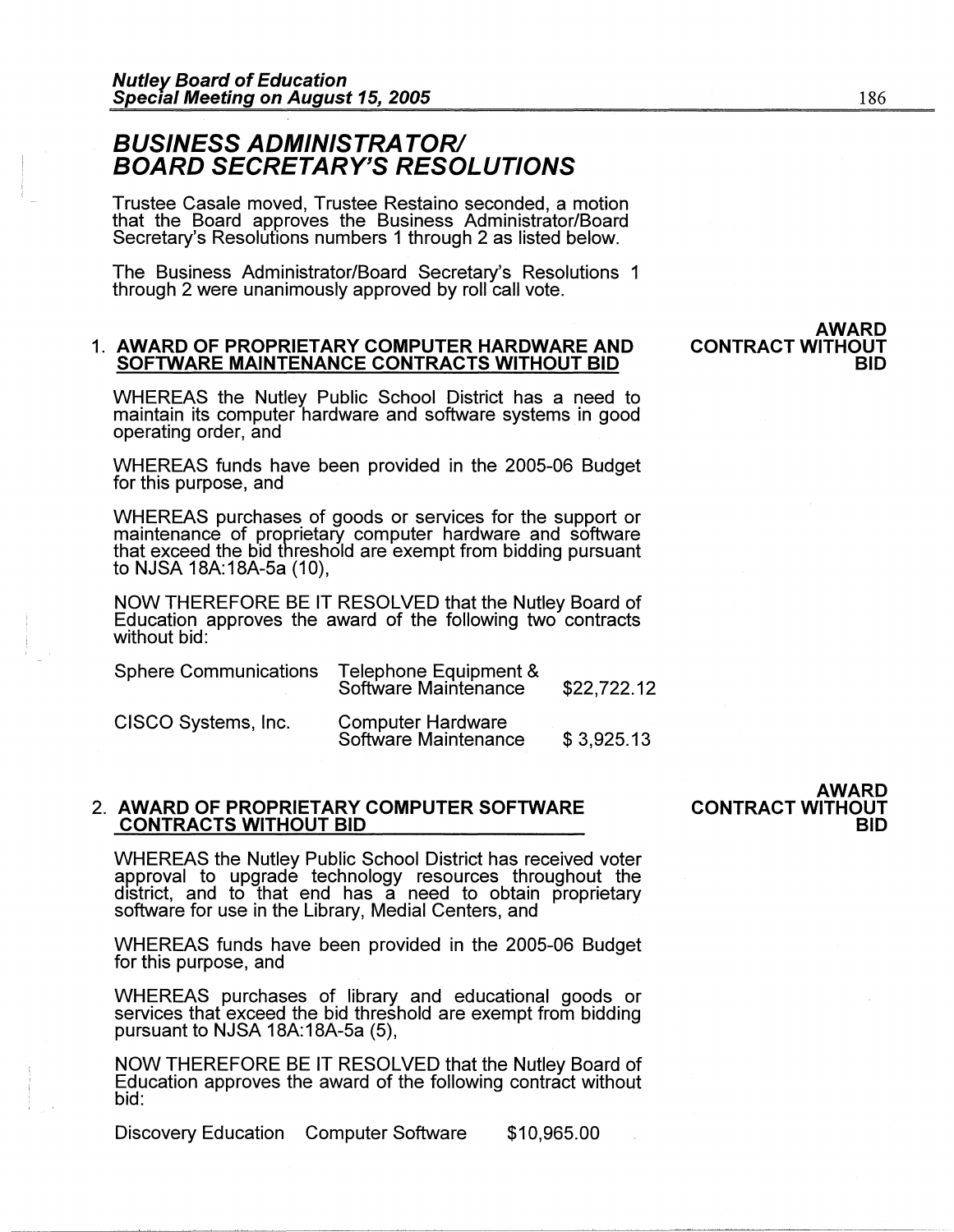# 3. **APPROVAL OF FOOD SERVICE MANAGEMENT COMPANY**

Trustee Reilly moved, and Trustee Alamo seconded, the following resolution. Upon being put to a roll call vote the resolution was approved with the following exception:

# 1. Trustees Alamo and Casale voted "No".

BE IT RESOLVED that the Nutley Board of Education (herein referred to as the School Food Authority) approves The Pomptonian, Inc. (herein referred to as the Food Service Management Company) as its Food Service Management Company for the 2005/2006 school year, contingent upon Board attorney approval.

BE IT FURTHER RESOLVED that the Food Service Management Company shall receive, in addition to the costs of operation, a fee of \$.0524 per reimbursable meal and meal equivalent to compensate the Food Service Management Company for administrative and management costs. This fee shall be billed monthly as a cost of operation. The School Food Authority guarantees the payment of such costs and fee to the Food Service Management Company.

BE IT FURTHER RESOLVED that total meals are calculated by adding reimbursable meal pattern meals (breakfast, lunch and after school snack meals) served and meal equivalents. The number of School Breakfast Program, After School Snack number of School Lunch program meals served to<br>Program, and National School Lunch program meals served to<br>the children shall be determined by actual count. Cash receipts, other than from Sales of National Lunch Program and School Breakfast Program meals and After School Snack Program meals served to the children, shall be divided by \$1.00 to arrive at an equivalent meal count.

BE IT FURTHER RESOLVED that the per meal management fee of \$.0524 will be multiplied by total meals.

BE IT FURTHER RESOLVED that the Food Service Management Company guarantees the School Food Authority a minimum profit of three hundred fifty thousand dollars (\$350,000.00), before employee compensation, benefits and payroll taxes, for school year 2005/2006. This guarantee is contingent upon the guarantee requirements as stated below.

• Minimum of 170 serving days

• Adoption of Student Lunch Price List and Faculty Lunch Price List

- Reimbursement rates for 2005-06 are not less than 2004-05
- Value of commodities for 2005-06 is not less than 2004-05

• Enrollment remains constant

# **APPROVE FOOD MANAGEMENT CO.**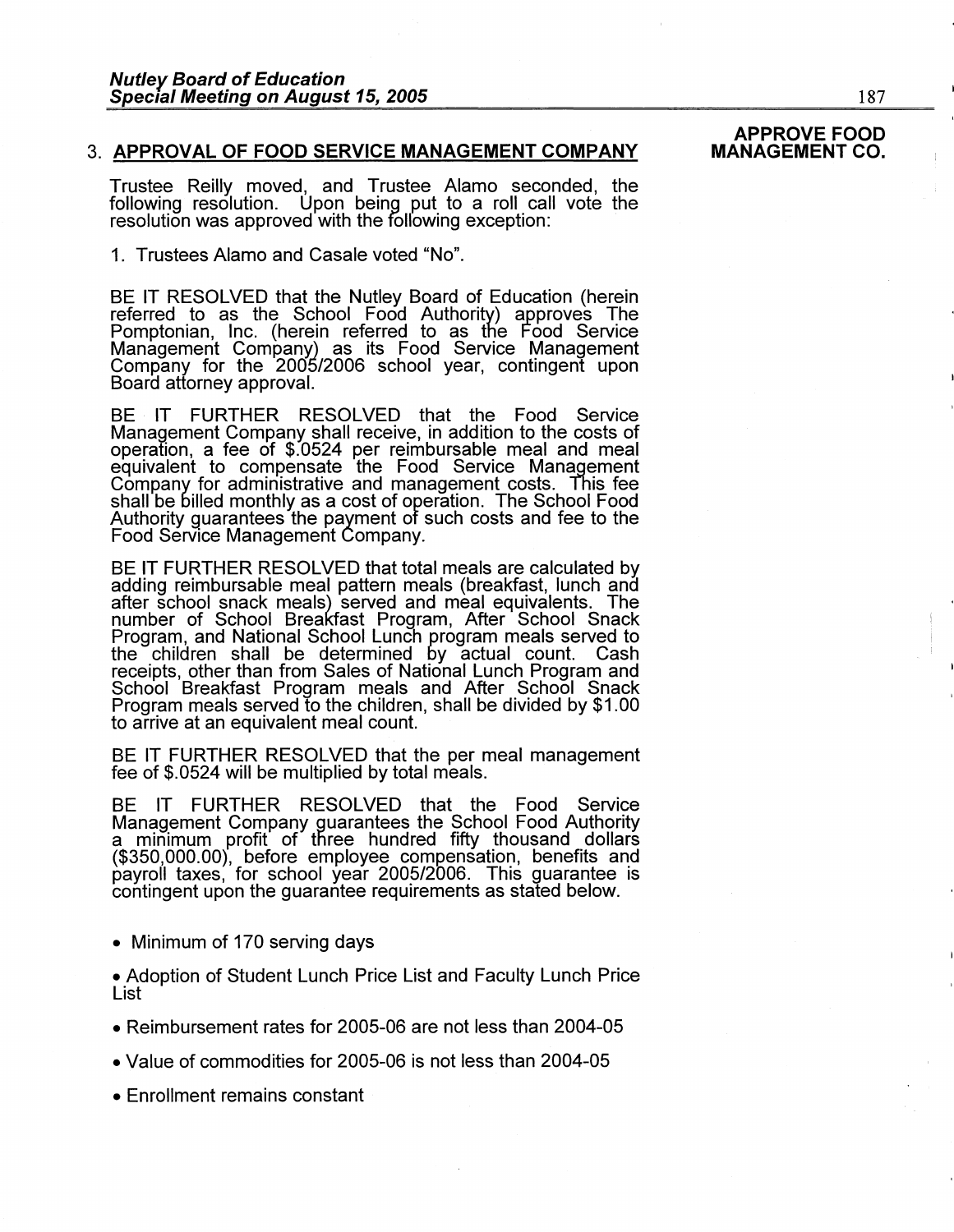• Board is responsible for kitchen equipment maintenance and repair, smallwares purchases, and cleaning of floors in dining room and kitchen area

- No change in school policy that significantly affects operating expenses
- No change in Federal or State regulation that impacts cafeteria operating revenue or expense
- The Offer versus Serve policy is maintained
- No competitive sales during cafeteria operating hours
- Based on the Labor Schedule submitted with the proposal

• The Food Service Director will cooperate in implementing service initiatives as well as cost containment efforts

• The guaranteed profit will be reduced as the current Board of Education Food Service staff retires. The adjustment will be equal to the cost of replacing the retiring employee including wages, taxes, benefits and other employment related expenses

# 4. **AMENDMENT - RESOLUTION APPROVING THE NUMBER OF BOND PROPOSAL QUESTIONS ON BALLOT**

Trustee Del Tufo moved, and Trustee Olivo seconded, the following resolution. Upon being put to a roll call vote the resolution was approved.

BE IT RESOLVED that the Nutley Board of Education approves the amending of its resolution approved on July 6, 2005 establishing the number of school bond proposal questions to<br>be included on the ballot of the special election on September 27, 2005 as follows:

- 1. Move the Park Oval Project from Question 2 to Question 1.
- 2. Eliminate the contingent status of Question 2 such that passage of each question is independent of passage of the other.

# 5. **APPROVAL OF THE ACCEPTANCE OF STATE FUNDING FOR REFERENDUM PROJECT BY EITHER GRANTS OR DEBT SERVICE**

Trustee Del Tufo moved, and Trustee Reilly seconded, the following resolution. Upon being put to a roll call vote the resolution was rejected with the following exception:

1. Trustee Viola voted "Yes".

I II I I J 11 I , \_\_ ,JI , h.l L • .1....JI. I .• ·-- -

**APPROVE STATE FUNDING BY GRANTS OR DEBT SERVICE AID** 

# **AMEND APPROVAL OF BOND QUESTIONS**